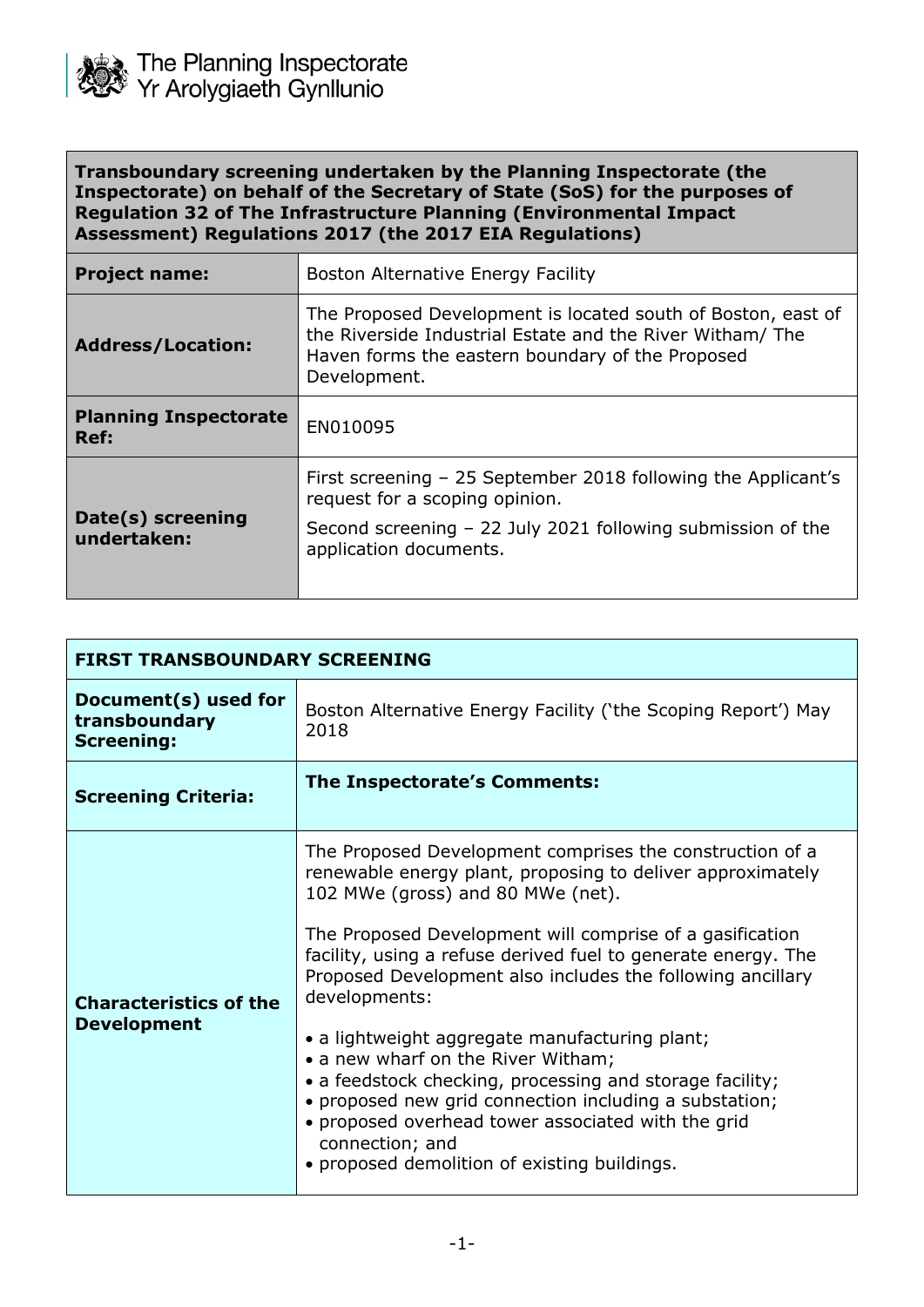|                                                                                                         | The Scoping Report has not stated the total size of the<br>Proposed Development, or when construction is anticipated to<br>commence.                                                                                                                                                               |
|---------------------------------------------------------------------------------------------------------|----------------------------------------------------------------------------------------------------------------------------------------------------------------------------------------------------------------------------------------------------------------------------------------------------|
|                                                                                                         | The operational life expectancy of the Proposed Development<br>is at 25 years as stated within Scoping Report paragraph<br>2.2.2.                                                                                                                                                                  |
|                                                                                                         | The Scoping Report identifies the potential for the Proposed<br>Development to produce pollution and nuisances from;<br>• emissions of pollutants to air, soil and water;<br>• noise and vibration; and<br>• traffic.                                                                              |
|                                                                                                         | Waste will be generated during construction and operation of<br>the Proposed Development.                                                                                                                                                                                                          |
| <b>Location of</b><br><b>Development</b><br>(including existing<br>use) and<br><b>Geographical area</b> | The Proposed Development is located within Lincolnshire,<br>south of the town of Boston, within the Riverside Industrial<br>Estate and the River Witham/ The Haven forms the eastern<br>boundary of the application site. The site location is illustrated<br>on Figure 2.3 of the Scoping Report. |
|                                                                                                         | The current land use within the application site is a mixture of<br>disused industrial land and agricultural fields. Industrial land<br>use surrounds the immediate vicinity of the application site;<br>with agricultural land further west and south.                                            |
|                                                                                                         | Further north of the Proposed Development is the town of<br>Boston and to the east is the River Witham/ The Haven.                                                                                                                                                                                 |
|                                                                                                         | No information is provided in the Scoping Report regarding<br>areas that are within the jurisdiction of another EEA State.                                                                                                                                                                         |
|                                                                                                         | The Scoping Report does not identify the nearest EEA state to<br>the Proposed Development.                                                                                                                                                                                                         |
|                                                                                                         | The Scoping Report has identified the following internationally<br>designated sites within 10km of the Proposed Development;                                                                                                                                                                       |
|                                                                                                         | • The Wash - Special Protection Area (SPA), Special Area of<br>Conservation and a Ramsar site; and                                                                                                                                                                                                 |
| <b>Environmental</b>                                                                                    | • The Wash and North Norfolk Coast - SAC.                                                                                                                                                                                                                                                          |
| <b>Importance</b>                                                                                       | Paragraphs 6.9.7 and 6.9.8 of the Scoping Report identify 4<br>migratory fish species and state that breeding and foraging<br>birds, including those associated with The Wash SPA and<br>Ramsar site, may be adversely affected by the construction<br>and operation of the Proposed Development.  |
| <b>Potential impacts and</b><br><b>Carrier</b>                                                          | The carrier for potential effects could be mobile species (birds)<br>associated with internationally designated sites under the<br>control of other EEA states; Or international shipping interests.                                                                                               |
|                                                                                                         | The Proposed Development could potentially adversely affect<br>bird populations associated with The Wash SPA due to:                                                                                                                                                                               |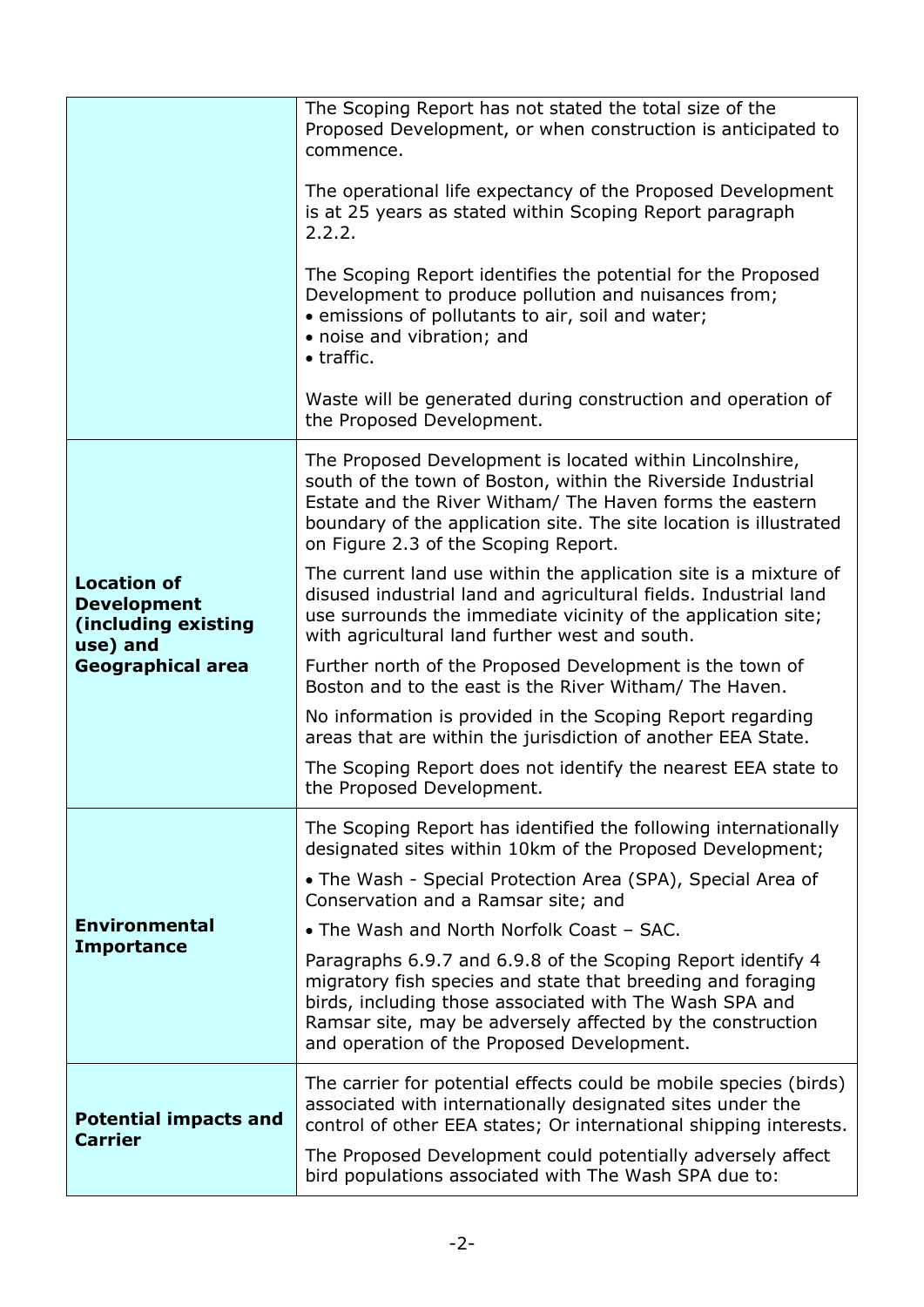|                           | • Emissions to air - dust and vehicle emissions during<br>construction and emissions from operational activities;                                                                                                     |
|---------------------------|-----------------------------------------------------------------------------------------------------------------------------------------------------------------------------------------------------------------------|
|                           | • Emissions to water – impacting quality and geomorphology -<br>3- of water sources (including ground water and surface<br>water); and                                                                                |
|                           | • Noise and vibrations emissions – from the construction of the<br>wharf within the River Witham/ The Haven.                                                                                                          |
|                           | The Proposed Development could potentially adversely affect<br>international shipping activities during both construction and<br>operation of the proposed wharf facility.                                            |
|                           | The Scoping Report has not included an assessment of these<br>impacts in relation to potential transboundary effects and has<br>not indicated that the Proposed Development could result in<br>transboundary effects. |
| <b>Extent</b>             | The effects identified in the Scoping Report have not been<br>assessed as likely to significantly affect the environment in<br>another EEA State.                                                                     |
| <b>Magnitude</b>          | The effects identified in the Scoping Report have not been<br>assessed as likely to significantly affect the environment in<br>another EEA State.                                                                     |
| <b>Probability</b>        | The effects identified in the Scoping Report have not been<br>assessed as likely to significantly affect the environment in<br>another EEA State.                                                                     |
| <b>Duration</b>           | The effects identified in the Scoping Report have not been<br>assessed as likely to significantly affect the environment in<br>another EEA State.                                                                     |
| <b>Frequency</b>          | The effects identified in the Scoping Report have not been<br>assessed as likely to significantly affect the environment in<br>another EEA State.                                                                     |
| <b>Reversibility</b>      | The effects identified in the Scoping Report have not been<br>assessed as likely to significantly affect the environment in<br>another EEA State.                                                                     |
| <b>Cumulative impacts</b> | The effects identified in the Scoping Report have not been<br>assessed as likely to significantly affect the environment in<br>another EEA State.                                                                     |
|                           |                                                                                                                                                                                                                       |

# **Transboundary screening undertaken by the Inspectorate on behalf of the SoS**

Under Regulation 32 of The Infrastructure Planning (Environmental Impact Assessment) Regulations 2017 (the 2017 EIA Regulations) and on the basis of the current information available from the Applicant, the Inspectorate is of the view that the Proposed Development **is not likely** to have a significant effect on the environment in an EEA State.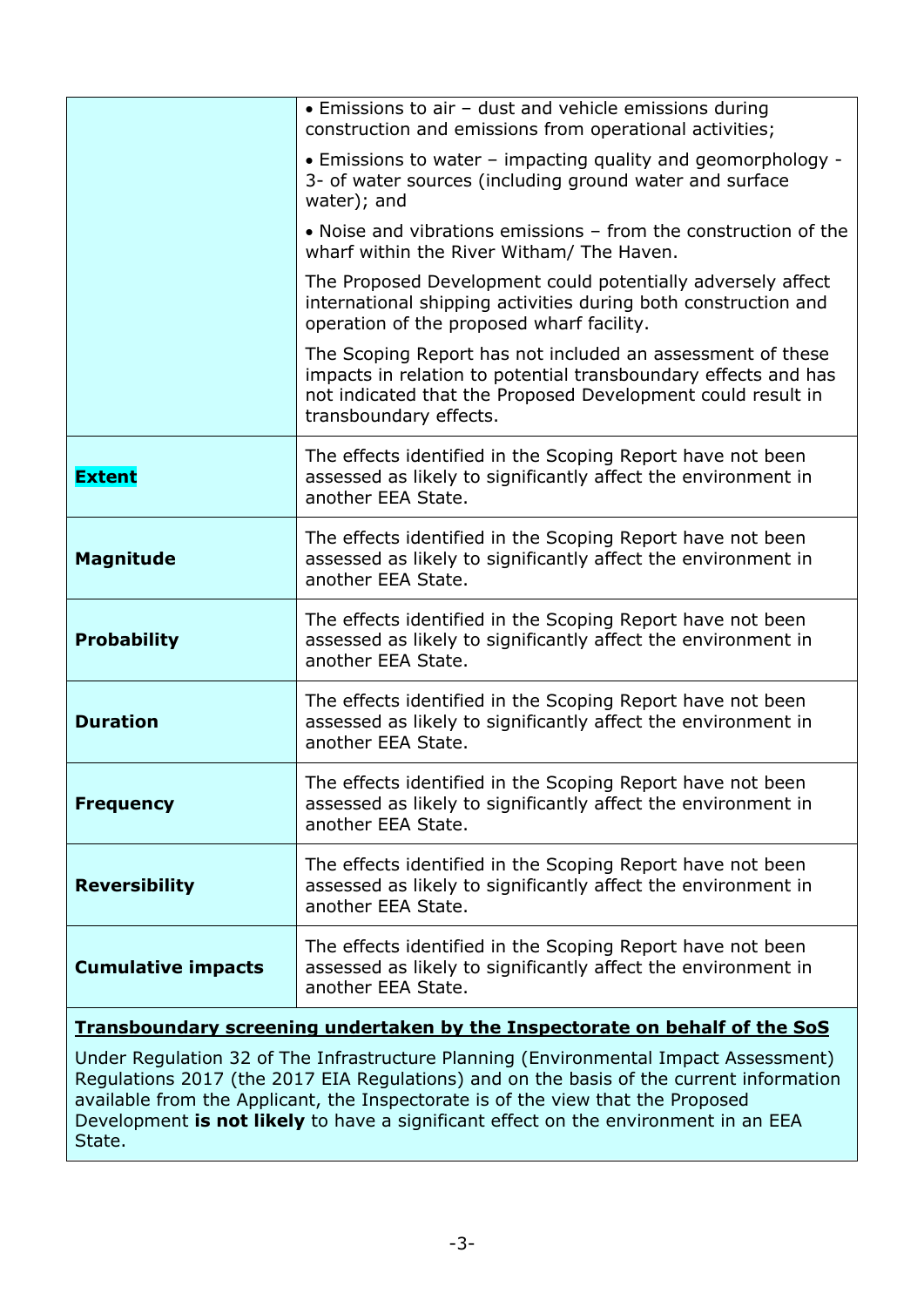In reaching this view the Inspectorate has applied the precautionary approach (as explained in its Advice Note Twelve: Transboundary Impacts), and taken into account the information currently supplied by the Applicant.

#### **Action:**

No further action required at this stage.

**Date:** 18 October 2018

**Note:** The SoS' duty under Regulation 32 of the 2017 EIA Regulations continues throughout the application process.

| <b>SECOND TRANSBOUNDARY SCREENING</b>                      |                                                                              |  |
|------------------------------------------------------------|------------------------------------------------------------------------------|--|
| Document(s) used for<br>transboundary<br><b>Screening:</b> | Boston Alternative Energy Facility - Environmental Statement<br>(March 2021) |  |
|                                                            | Habitats Regulations Assessment (March 2021)                                 |  |
|                                                            | Outline Landscape and Ecological Mitigation Strategy (March)<br>2021)        |  |
| <b>Date screening</b><br>undertaken:                       | Re-screened on 22 July 2021 on receipt of application<br>documents           |  |

# **Transboundary re-screening undertaken by the Inspectorate on behalf of the SoS**

Following submission of the DCO application which included the Environmental Statement and the Applicant's HRA report the Inspectorate has reconsidered the transboundary screening decision made on 18 October 2018.

The Inspectorate has identified the following matters that differ from those considered at the time of the previous transboundary screening decision:

# **Change in the description of the Proposed Development**

- Change in technology used at the facility from gasification to thermal treatment, resulting in three stacks, narrower than previously required for gasification technology;
- Two carbon capture units (previously one); and
- A Habitat Mitigation Area for enhancement works for the benefit of bird species, primarily redshank, approximately 170m south east of the Proposed Development site.

Under Regulation 32 of the 2017 EIA Regulations and on the basis of the current information available from the Applicant there is no change to the previous conclusion, and the Inspectorate remains of the view that the Proposed Development **is not likely** to have a significant effect on the environment in an EEA State.

In reaching this view the Inspectorate has applied the precautionary approach (as explained in its Advice Note Twelve: Transboundary Impacts); and taken into account the information currently supplied by the Applicant.

#### **Action:**

No further action required at this stage.

No new EEA States have been identified as being likely to have significant effects on their environment.